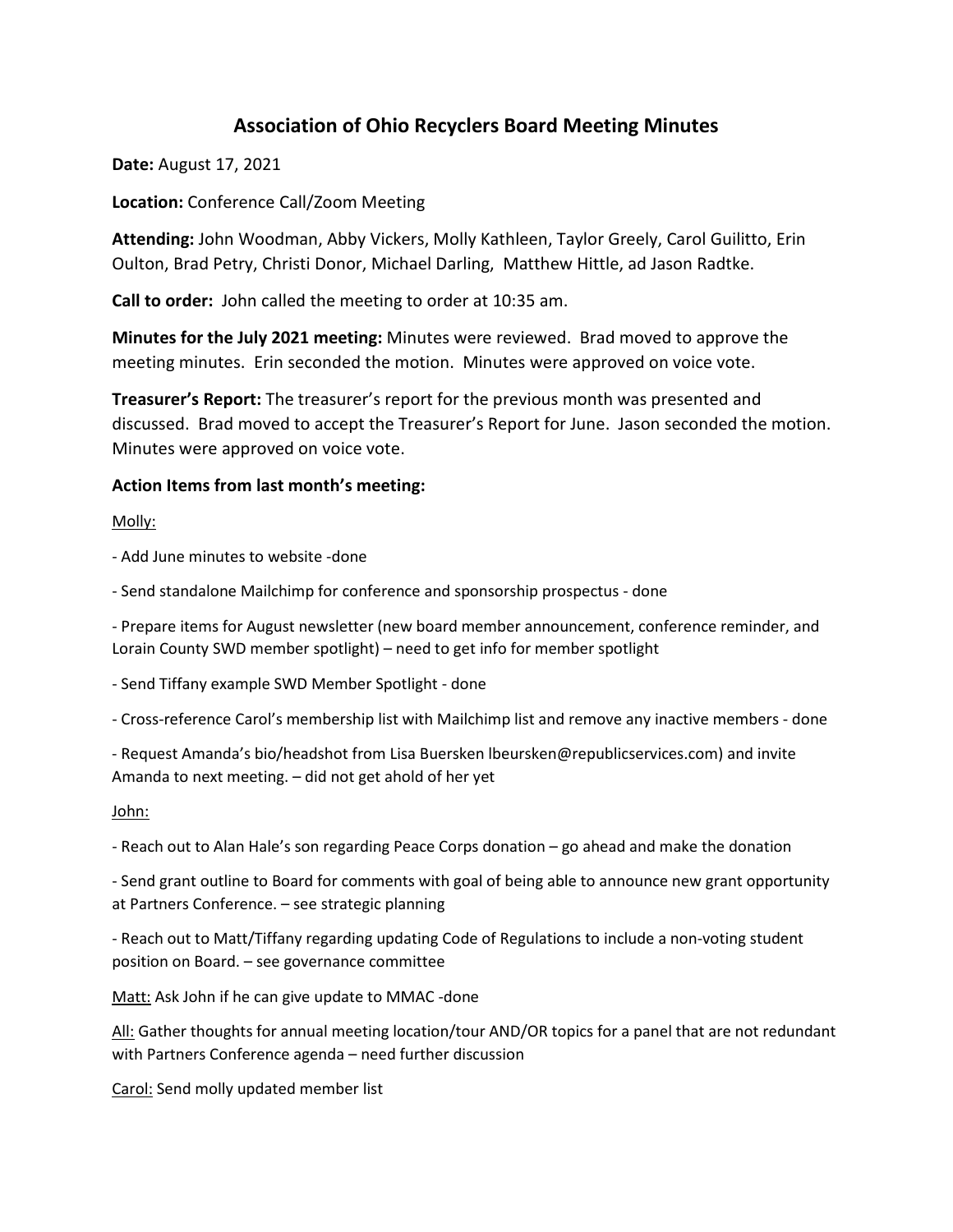### Tiffany:

- Follow up with John/Carol about interest in attending virtual Resource Recycling Conference -n/a

- Send Molly Lorain Co member spotlight – will do

#### **Committee Updates:**

Governance Committee –Elections will be on the radar soon. Matt will reach out to Hamilton Co to see how they added non-voting member to their Policy Committee [action item}.

Communications and Programming –a summary of the emails sent out in the last month was provided. The summer newsletter will go out soon.

The next newsletter was discussed as well. Potential topics included upcoming webinars and grant opportunities. Information on lithium-ion batteries was mentioned as well. Brad will send info to be included [action item].

Events and Programming – There was discussion of potential tours to be done for annual members meetings. Smucker's and Dannon were mentioned as potential facilities to visit. Both companies have zero waste goals. Brad will work with contacts at Auglaize County to see about the Dannon facility [action item].

Relating to the upcoming Partner's Conference, there was discussion about the hotel rates as well as the differences with using Event bright for registration.

### Finance- no updates

Strategic Planning –The group put together some ideas for the proposed grant program. They will meet again and develop a formal framework for all to vote on at the next meeting [action item].

#### **New Business:**

none

### **Round Table Discussions:**

John mentioned a number of programs going on in Montgomery County. These included the additional efforts in Centerville for the contamination reduction efforts, their 2021 tire buy back event and their styrofoam recycling events.

Carol related to Reworks HHW collections. She indicated that 2021 numbers are down, and staffing issues persist.

Abby related that a new mill and box plant are being built in Henderson, KY.